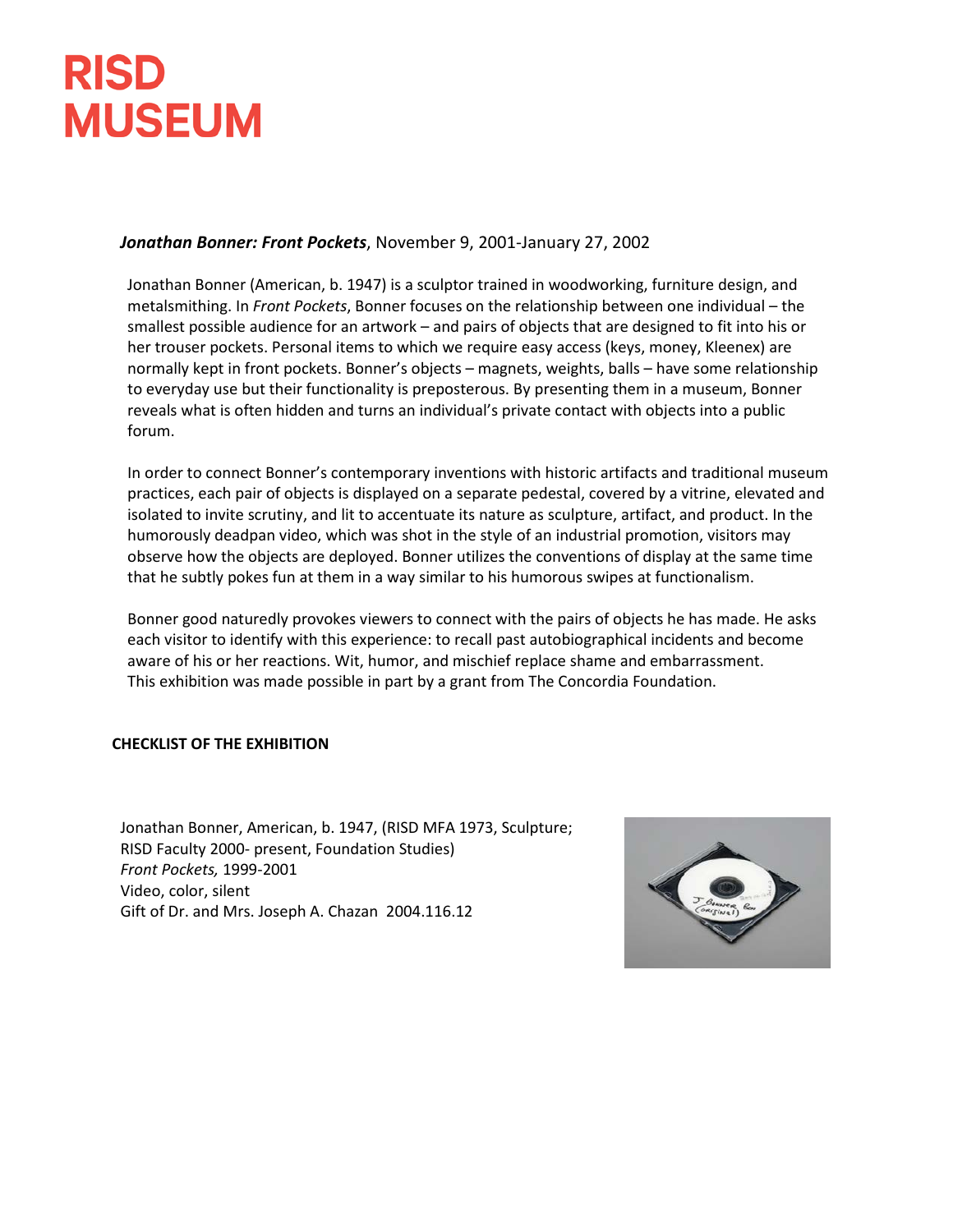

Jonathan Bonner, American, b. 1947, (RISD MFA 1973, Sculpture; RISD Faculty 2000- present, Foundation Studies) *Lead Pocket Eggs, Front Pockets,* 1999 Lead Gift of Dr. and Mrs. Joseph A. Chazan 2004.116.10









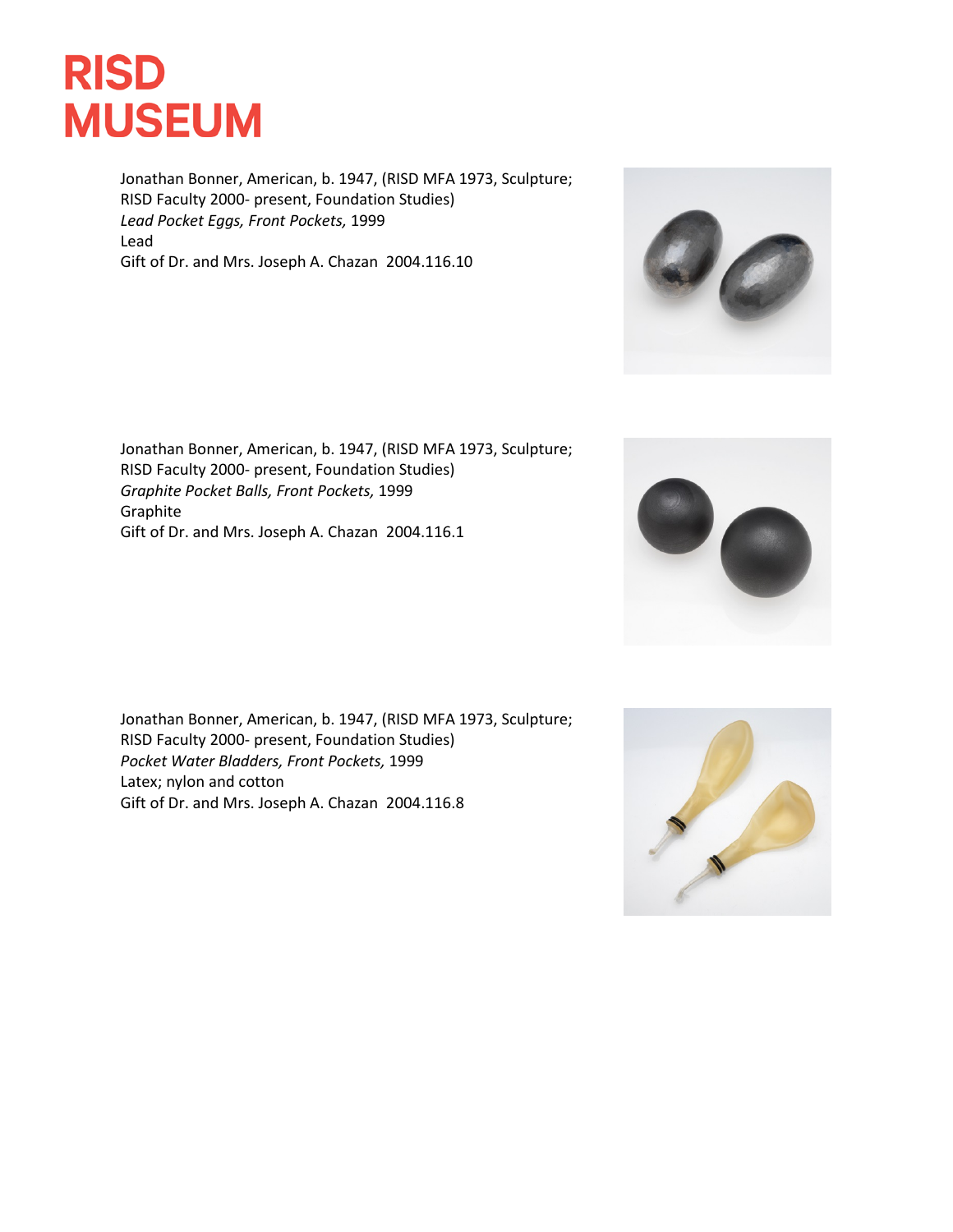

Jonathan Bonner, American, b. 1947, (RISD MFA 1973, Sculpture; RISD Faculty 2000- present, Foundation Studies) *Chocolate Pocket Mice, Front Pockets,* 2001 Chocolate and cotton Gift of Dr. and Mrs. Joseph A. Chazan 2004.116.9









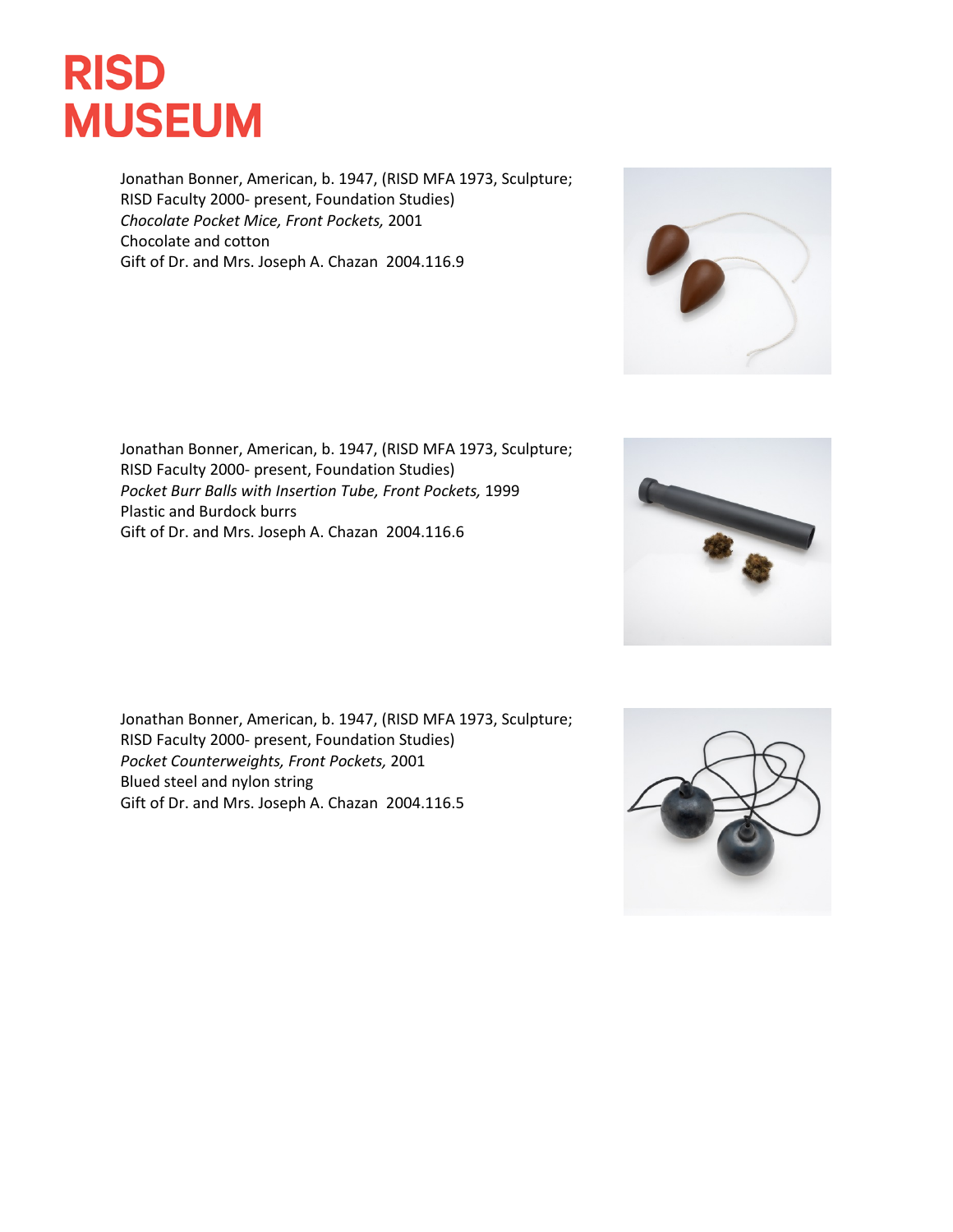

Jonathan Bonner, American, b. 1947, (RISD MFA 1973, Sculpture; RISD Faculty 2000- present, Foundation Studies) *Ice Pocket Mounds, Front Pockets,* 1999 Anodized aluminum; ice Gift of Dr. and Mrs. Joseph A. Chazan 2004.116.4

Jonathan Bonner, American, b. 1947, (RISD MFA 1973, Sculpture; RISD Faculty 2000- present, Foundation Studies) *Glass Pocket Balls, Front Pockets,* 1999 Glass Gift of Dr. and Mrs. Joseph A. Chazan 2004.116.3

Jonathan Bonner, American, b. 1947, (RISD MFA 1973, Sculpture; RISD Faculty 2000- present, Foundation Studies) *Pocket Magnets, Front Pockets,* 1999 Ceramic Gift of Dr. and Mrs. Joseph A. Chazan 2004.116.2